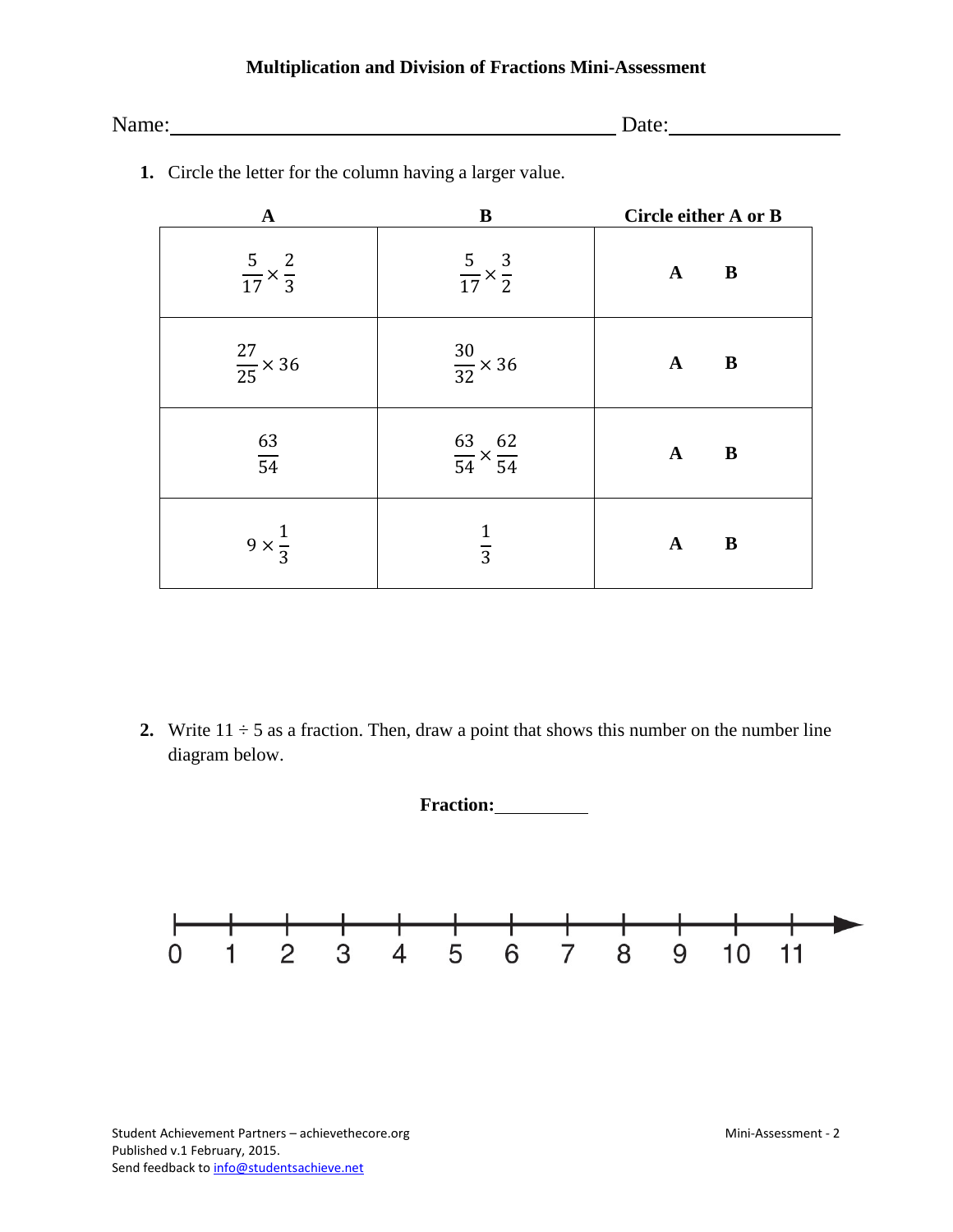#### **Multiplication and Division of Fractions Mini-Assessment**

- **3.** Write  $>$ ,  $=$ , or  $<$  to make each comparison true.
	- **a.**  $2 \div 3$  \_\_\_\_\_\_  $2 \div \frac{1}{3}$ 3 **b.**  $0.2 \times \frac{1}{4}$   $\frac{2}{10} \times \frac{1}{3}$ 3 **c.**  $\frac{1}{6}$ 6 ÷ 4 \_\_\_\_\_ <sup>1</sup> 6 × 1 5
- **4.** Create a story or diagram to show  $\frac{2}{3} \times \frac{3}{4}$  $\frac{3}{4}$ .

Compute the product of  $\frac{2}{3} \times \frac{3}{4}$  $\frac{3}{4}$ .

**5.** One square mile is equal to 460 acres. How many acres are in the piece of land shown in the diagram below?

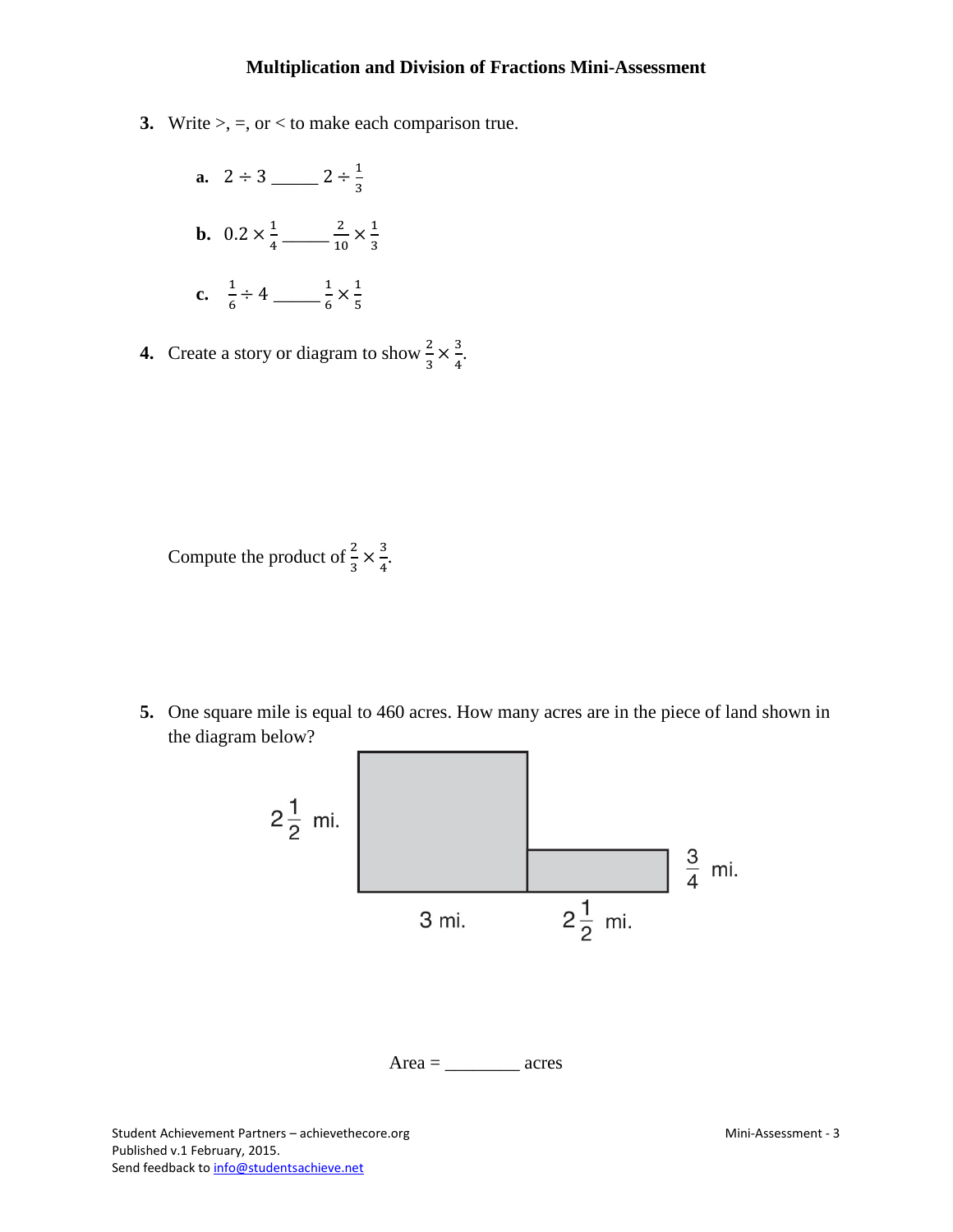**6.** What is the product of  $2\frac{1}{2} \times 3\frac{3}{4}$ ?

**7.** Fill in the blanks in the expression below to represent the following phrase: *2 parts when 6 is partitioned into 5 parts.*



**8.** Order the following numbers from greatest to least.

| $\frac{5}{4} \times 15$ | $\frac{4}{3} \times 10$ | $\frac{2}{3} \times 15$ | $\frac{3}{2} \times 10$ |
|-------------------------|-------------------------|-------------------------|-------------------------|
|                         |                         |                         |                         |

| <b>Greatest:</b> |  |  |
|------------------|--|--|
|                  |  |  |
|                  |  |  |
|                  |  |  |
| Least:           |  |  |

**9.** Tina is making  $\frac{1}{4}$  pound hamburgers. Write a **division** expression that shows the number of hamburgers she can make with 9 pounds of hamburger meat.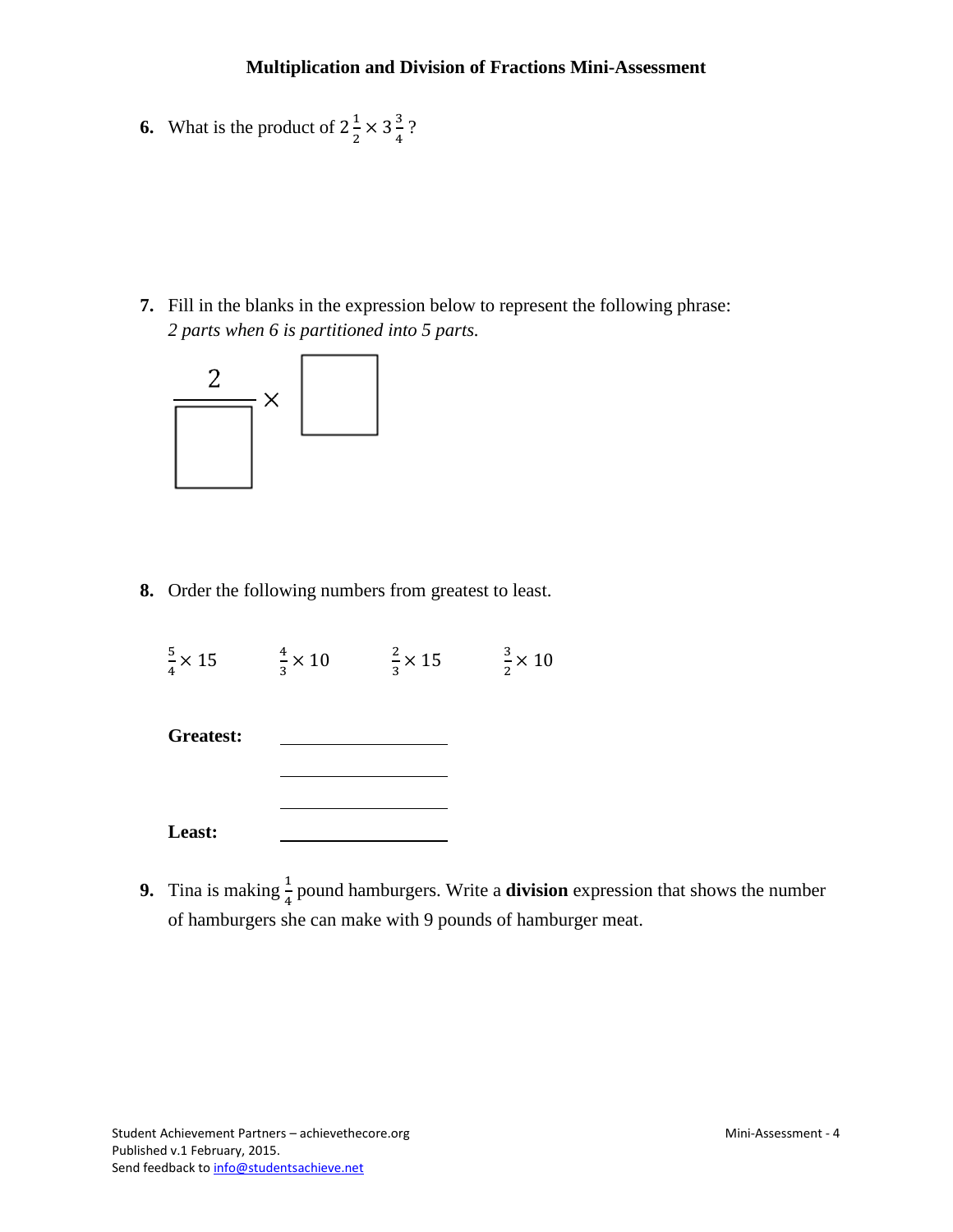# **5.NF.B Conceptual Understanding Mini-Assessment – Multiplication and Division of Fractions Answer Key & Analysis**

Name: Date:

| $\mathbf{A}$                    | ${\bf B}$                            | Circle either A or B        |
|---------------------------------|--------------------------------------|-----------------------------|
| $rac{5}{17} \times \frac{2}{3}$ | $rac{5}{17} \times \frac{3}{2}$      | $\, {\bf B}$<br>$\mathbf A$ |
| $\frac{27}{25} \times 36$       | $\frac{30}{32} \times 36$            | $\bf{B}$<br>A               |
| $\frac{63}{54}$                 | $\frac{63}{54} \times \frac{62}{54}$ | $\bf{B}$<br>$\mathbf A$     |
| $9 \times \frac{1}{3}$          | $\overline{3}$                       | $\bf{B}$<br>A               |

**1.** Circle the letter for the column having a larger number.

The numbers used in these problems are intentionally "messy." They encourage students to think about the value of the factors being multiplied (whether they are greater or less than 1) and consider the results of multiplying by fractions that are greater or less than one. Students who reason in this way will have a more manageable problem than if they actually compute each product.

In the first comparison, the first factor in column A is multiplied by an expression less than 1 while the same first factor in column B is multiplied by an expression greater than 1. Similarly, in the third comparison, the student should see the same fraction in both columns A and B, but in column B, that fraction is multiplied by an expression greater than 1, yielding a larger product. It is important to notice when students are relying on multiplying rather than seeing this structure.

**2.** Write  $11 \div 5$  as a fraction. Then, draw a point that shows this number on the number line diagram below.



Student Achievement Partners – achievethecore.org Answer Key & Analysis - 5 Published v.1 February, 2015. Send feedback t[o info@studentsachieve.net](mailto:info@studentsachieve.net)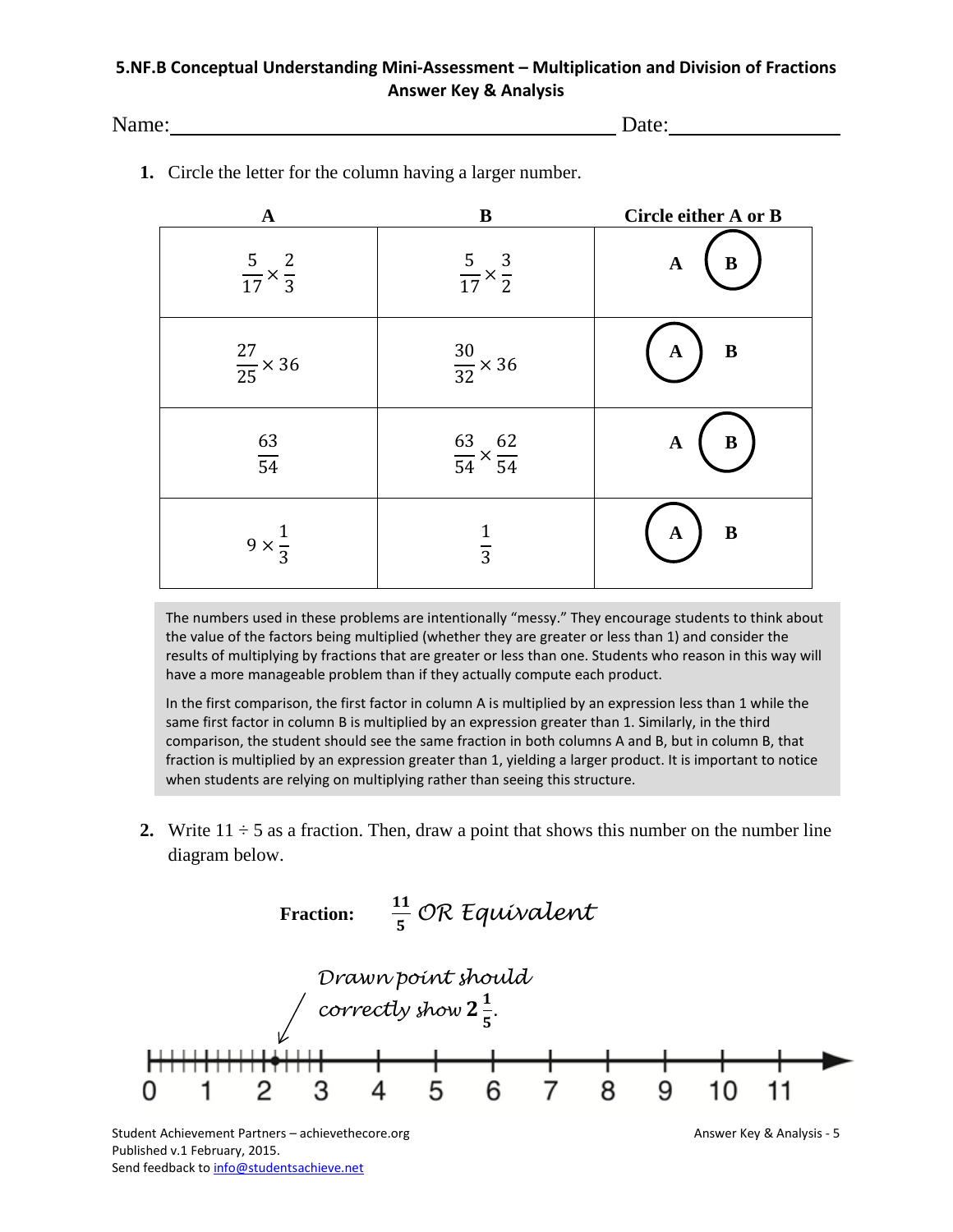# **5.NF.B Conceptual Understanding Mini-Assessment – Multiplication and Division of Fractions Answer Key & Analysis**

**3.** Write  $>$ ,  $=$ , or  $<$  to make each comparison true.



The numbers chosen encourage students to use reasoning strategies to compare expressions without computation. Part (a) encourages students to compare division by a whole number and division by a fraction. In part (b), students can recognize 0.2 equals 2/10, and then compare the effect of multiplying by 1/4 and 1/3. In part (c) students compare the effect of dividing by 4 and multiplying by 1/5.

**4.** Create a story or diagram to show  $\frac{2}{3} \times \frac{3}{4}$  $\frac{3}{4}$ . *Example Story: I had two-thirds of a candy bar left over from earlier today. I told my little brother he could have three quarters of it.* 

Compute the product of  $\frac{2}{3} \times \frac{3}{4}$  $\frac{3}{4}$ . *OR Equivalent*





**5.** One square mile is equal to 460 acres. How many acres are in the piece of land shown in the diagram below?



This problem builds on the relationship between multiplication and area. Students may see this as the sum of two products  $(2 \frac{1}{2} \times 3 + 2 \frac{1}{2} \times \frac{3}{4})$  or an instance of the distributive property  $(2 \frac{1}{2} \times 3 \frac{3}{4})$  by reconstructing the pieces.

$$
Area = \underline{4,312.5} \quad \text{ acres OR } \text{Equivalent}
$$